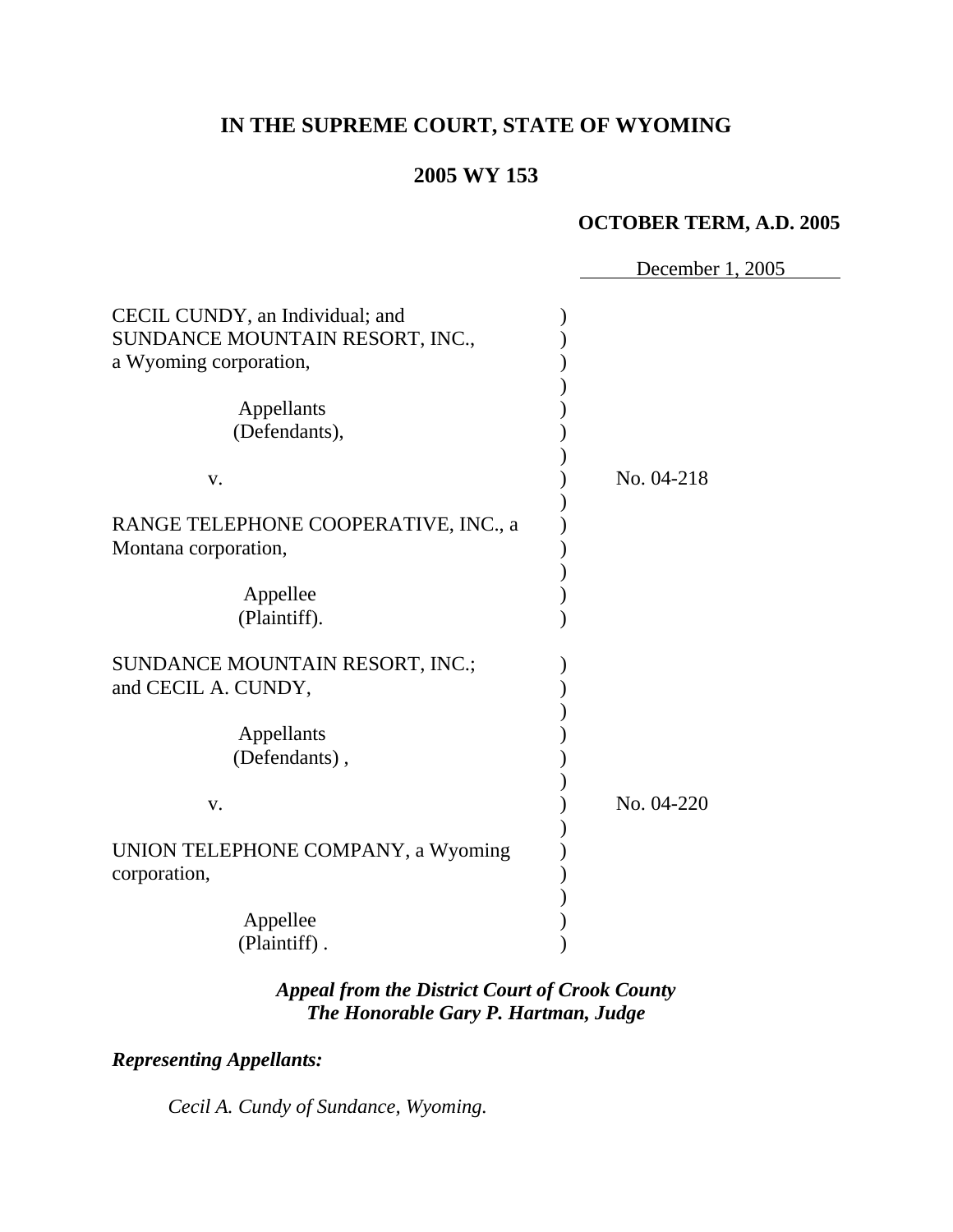# *Representing Appellees:*

*Bruce S. Asay of Cheyenne, Wyoming, for Range Telephone Cooperative, Inc.; and Paul J. Drew of Gillette, Wyoming, for Union Telephone Company.* 

*Before HILL, C.J., and GOLDEN, KITE, VOIGT, and BURKE, JJ.* 

*NOTICE: This opinion is subject to formal revision before publication in Pacific Reporter Third. Readers are requested to notify the Clerk of the Supreme Court, Supreme Court Building, Cheyenne, Wyoming 82002, of any typographical or other formal errors so that correction may be made before final publication in the permanent volume.*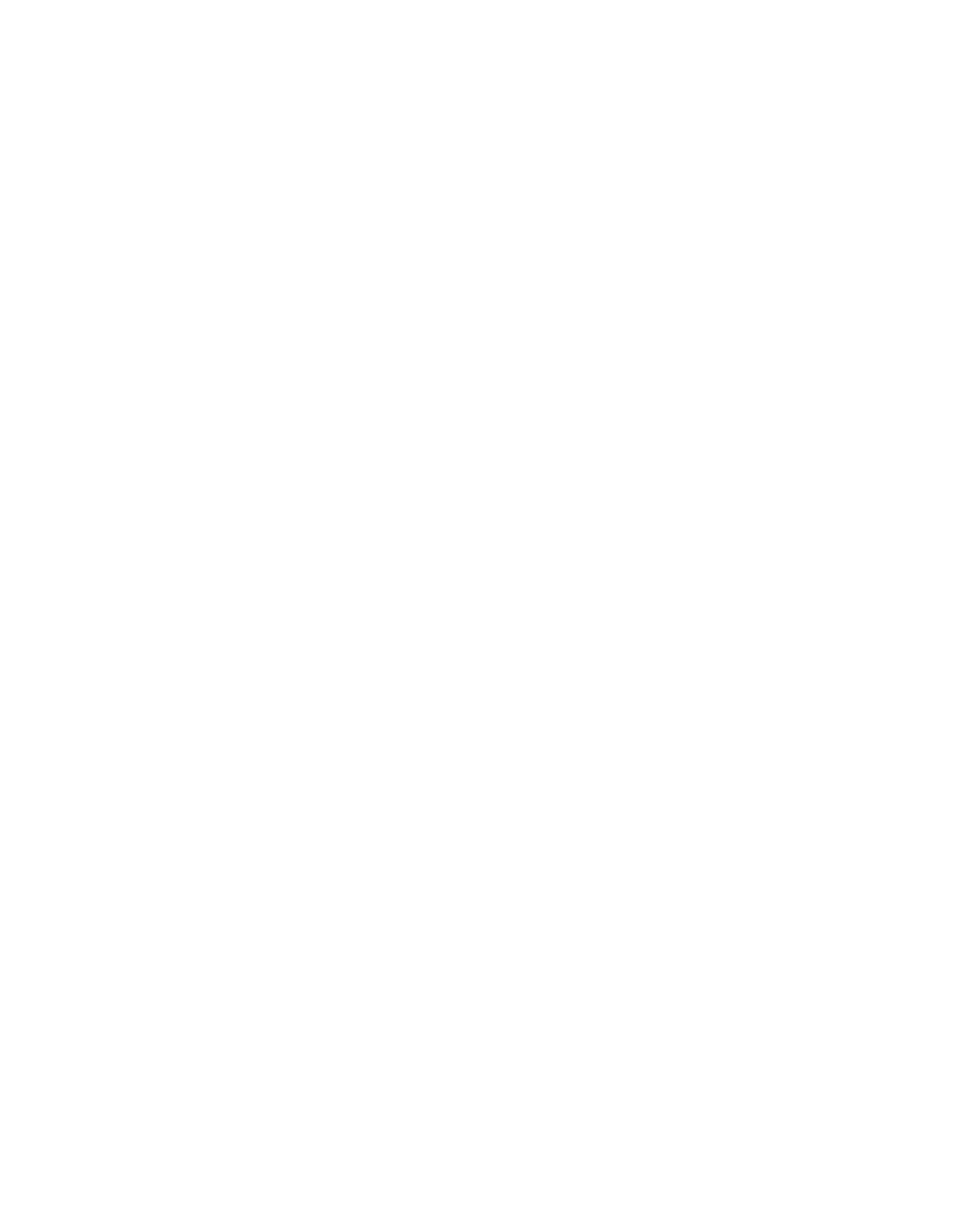#### **HILL, Chief Justice**.

[¶1] Appellants, Cecil Cundy and Sundance Mountain Resort, Inc. (collectively Cundy), seek review of summary judgment orders issued by the district court. Those orders prohibited Cundy from interfering with the existing rights-of-way enjoyed by Appellees, Range Telephone Cooperative, Inc. (Range Telephone) and Union Telephone Company (Union Telephone), across lands owned by Cundy. We will affirm.

#### **ISSUES**

[¶2] The issues in these two interrelated cases are very similar. In Case No. 04-218, involving Range Telephone, Cundy raises these issues:

> 1. Whether or not the District Court, by granting [Range Telephone's] Motion for Summary Judgment, despite the absence of any writing subscribed by Calvin W. Hayward, as trustee for the Sundance Community Television Association, conveying legal tile to the Mitts Trust Property to [Range Telephone's] lessor, "Sundance T.V. Association, Inc. dba Sundance Community Television," committed error by countenancing violation of the Statute of Frauds and whether or not such violation of the Statute of Frauds, if any, vitiated the right and power of [Range Telephone's] lessor to convey cognizable legal rights in the Mitts Trust property to [Range Telephone].

> 2. Whether or not the warranty-deed conveyance by the Mitts of the Mitts Trust Property created a valid trust, and if so, whether or not the District Court committed error in granting [Range Telephone] summary judgment by countenancing lease conveyance to [Range Telephone] of a portion of the Mitts Trust property by purported beneficiary, "Sundance T.V. Association, Inc. dba Sundance Community Television."

> 3. Whether or not the Wyoming Unincorporated Nonprofit Association Act (WUNAA) has any applicability to effect a conveyance of the Mitts Trust Property from Calvin W. Hayward, as trustee of the Sundance Community Television Association, to [Range Telephone's] lessor, "Sundance T.V. Association, Inc. dba Sundance Community Television."

> 4. Whether or not the District Court committed error in granting summary judgment on [Range Telephone's] claim for injunction.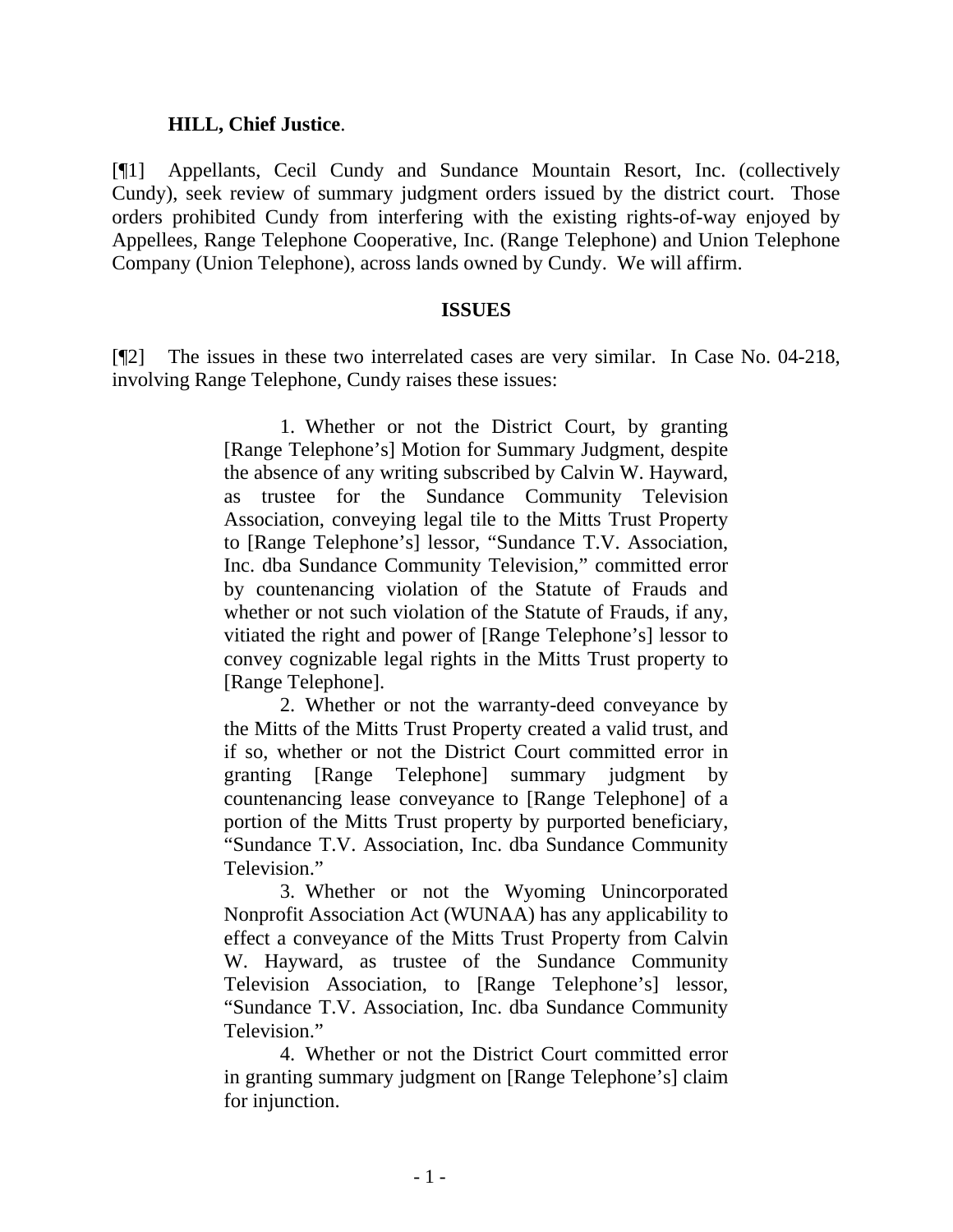5. Whether or not the District Court committed error in granting summary judgment on [Range Telephone's] claims for trespass, nuisance and declaratory relief.

 6. Whether or not the District Court committed error by denying [Cundy's] Motion to Dismiss [Range Telephone's] Complaint for failure to join an indispensable party under W.R.C.P. 12(b)(7) and 19.

 7. Whether or not the District Court committed error by denying [Cundy's] Motion to Dismiss [Range Telephone's] Complaint for failure to state a claim upon which relief could be granted under W.R.C.P. 12(b)(6).

Range Telephone stated this as the sole issue in this appeal:

Did [Range Telephone] have a right-of-way for ingress and egress to maintain the facilities – including microwave facilities, atop Sundance Mountain in Crook County, Wyoming?

Cundy contends that Range Telephone's brief creates these additional issues:

 1. Can the Mitts Warranty Deed be construed as a conveyance "to Sundance Community Television Association" rather than according to the actual language "to Calvin W. Hayward, as Trustee of the Sundance Community Television Association?

 2. Would failure of the Warranty Deed conveyance to define a trust when coupled with a purported power of the Sundance Community Television Association to acquire, hold and convey real estate in its name give Sundance Community Television Association authority to convey legal tile held by Calvin W. Hayward, as Trustee for the Sundance Community Television Association?

 3. Is W.S. § 17-22-114 applicable to give [Range Telephone's] purported lessor power to convey real property?

 4. Did [Cundy] argue substance of Statute of Frauds in District Court and does [Cundy] have standing to make such argument on appeal?

In Case No. 04-220, involving Union Telephone, Cundy raises these issues:

 1. Whether or not the District Court, by granting [Union Telephone's] Motion for Partial Summary Judgment,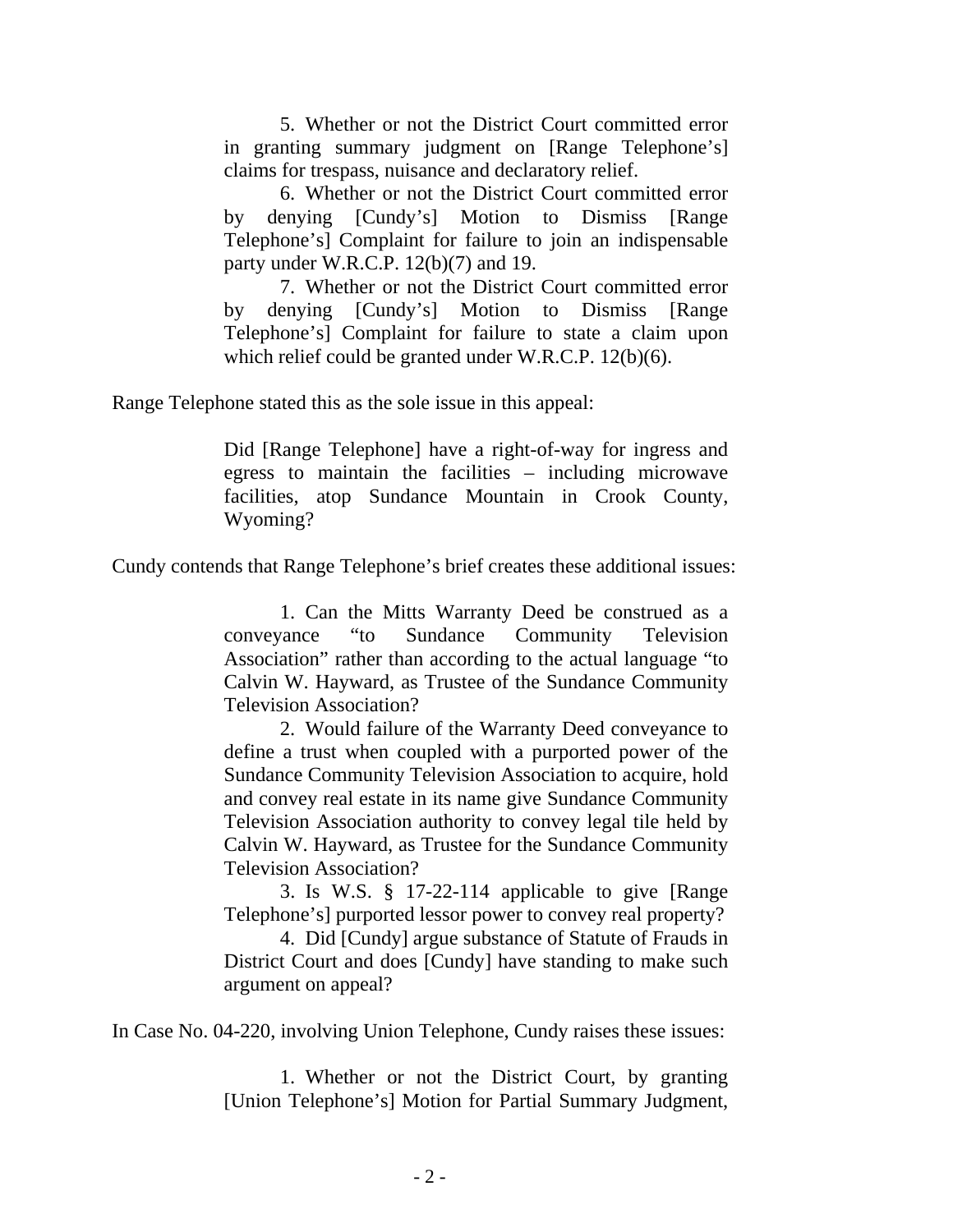despite the absence of any writing subscribed by Calvin W. Hayward, as trustee for the Sundance Community Television Association, conveying legal title to the Mitts Trust Property to [Union Telephone's] lessor, Sundance Community Television Association, committed error by countenancing violation of the Statute of Frauds and whether or not such violation of the Statute of Frauds, if any, vitiated the right and power of [Union Telephone's] lessor to convey cognizable legal rights in the Mitts Trust Property to [Union Telephone].

 2. Whether or not the warranty-deed conveyance by the Mitts of the Mitts Trust Property created a valid trust, and if so, whether or not the District Court committed error in granting [Union Telephone] summary judgment by countenancing lease conveyance by trust beneficiary, Sundance Community Television Association, to [Union telephone] of a portion of the Mitts Trust Property.

 3. Whether or not the Wyoming Unincorporated Nonprofit Association Act (WUNAA) has any applicability to effect a conveyance of the Mitts Trust Property from Calvin W. Hayward, as Trustee of the Sundance Community Television Association, to [Union Telephone's] lessor, Sundance Community Television Association.

 4. Whether or not the District Court committed error in granting summary judgment on [Union Telephone's] claim for injunction.

 5. Whether or not the District Court committed error in granting summary judgment on [Union Telephone's] claims for declaratory relief.

 6. Whether or not the District Court committed error by denying [Cundy's] Motion to Dismiss [Union Telephone's] Complaint for failure to join an indispensable party under W.R.C.P. 12(b)(7) and 19.

 7. Whether or not the District Court committed error by denying [Cundy's] Motion to Dismiss [Union telephone's] Complaint for failure to state a claim upon which relief could be granted under W.R.C.P. 12(b)(6).

Union Telephone provides this summary of the issues:

A. Whether [Cundy] may assert the Statute of Frauds to defeat the validity of [Union Telephone's] lease.

B. Whether there is any evidence to support [Cundy's] affirmative claim that [Union Telephone's] predecessors were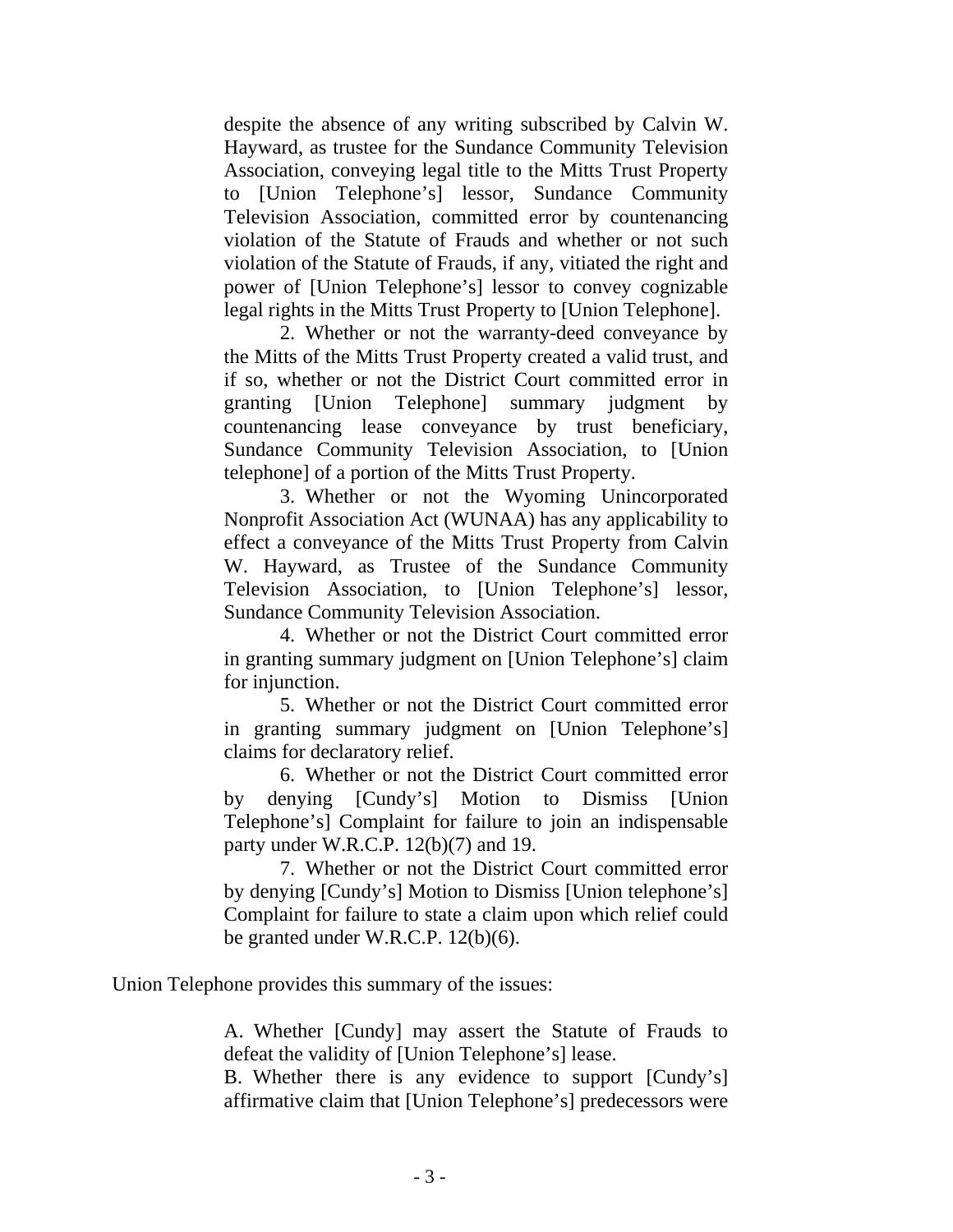without authority to transfer [Union Telephone's] leasehold property.

C. Whether the trial court properly granted partial summary judgment in favor of [Union Telephone].

Cundy asserts that Union Telephone's brief generates these additional issues:

 1. Whether [Cundy] may assert the Statute of Frauds to defeat the validity of [Union Telephone's] lease.

 2. Whether there is any evidence to support [Cundy's] affirmative claim that [Union Telephone's] predecessors were without authority to transfer [Union telephone's] leasehold property.

 3. Whether the trial court properly granted partial summary judgment in favor of [Union Telephone].

# **FACTS AND PROCEEDINGS**

## **Case No. 04-218**

l

[¶3] This case was initiated on January 2, 2004, when Range Telephone filed a "Complaint for Declaratory Judgment and Petition for Permanent Injunction, Nuisance and Trespass." Eventually, these parties entered into a stipulation that maintained the status quo pending the resolution of this matter (i.e., that Range Telephone could use the right-of-way). The district court entered an order maintaining the status quo based on that stipulation.

[¶4] The source of the controversy here originates, in large part, from a warranty deed given by Frank Mitts and Bessie May Mitts<sup>[1](#page-6-0)</sup> to Calvin W. Hayward,<sup>[2](#page-6-1)</sup> as Trustee for the Sundance Community Television Association, on June 9, 1958 (hereafter referred to as the "Mitts property"). The conveyance described a 200-foot by 100-foot rectangle of land atop Sundance Mountain and contained this language (the legal description of the parcel has been omitted):

> The grantors hereby further grant and convey to the said grantee, his grantees, assigns and successors in interest, a right of way over and across all other lands and premises now owned by said grantors, so that the grantee, his assigns and

<span id="page-6-0"></span><sup>1</sup> With some minor exceptions, the Mitts once owned all the property now owned by Cundy.

<span id="page-6-1"></span><sup>&</sup>lt;sup>2</sup> Calvin W. Hayward is now deceased. It appears that his estate made no claim to the property at issue here. The deed has never been reformed to remove or replace Hayward as "trustee."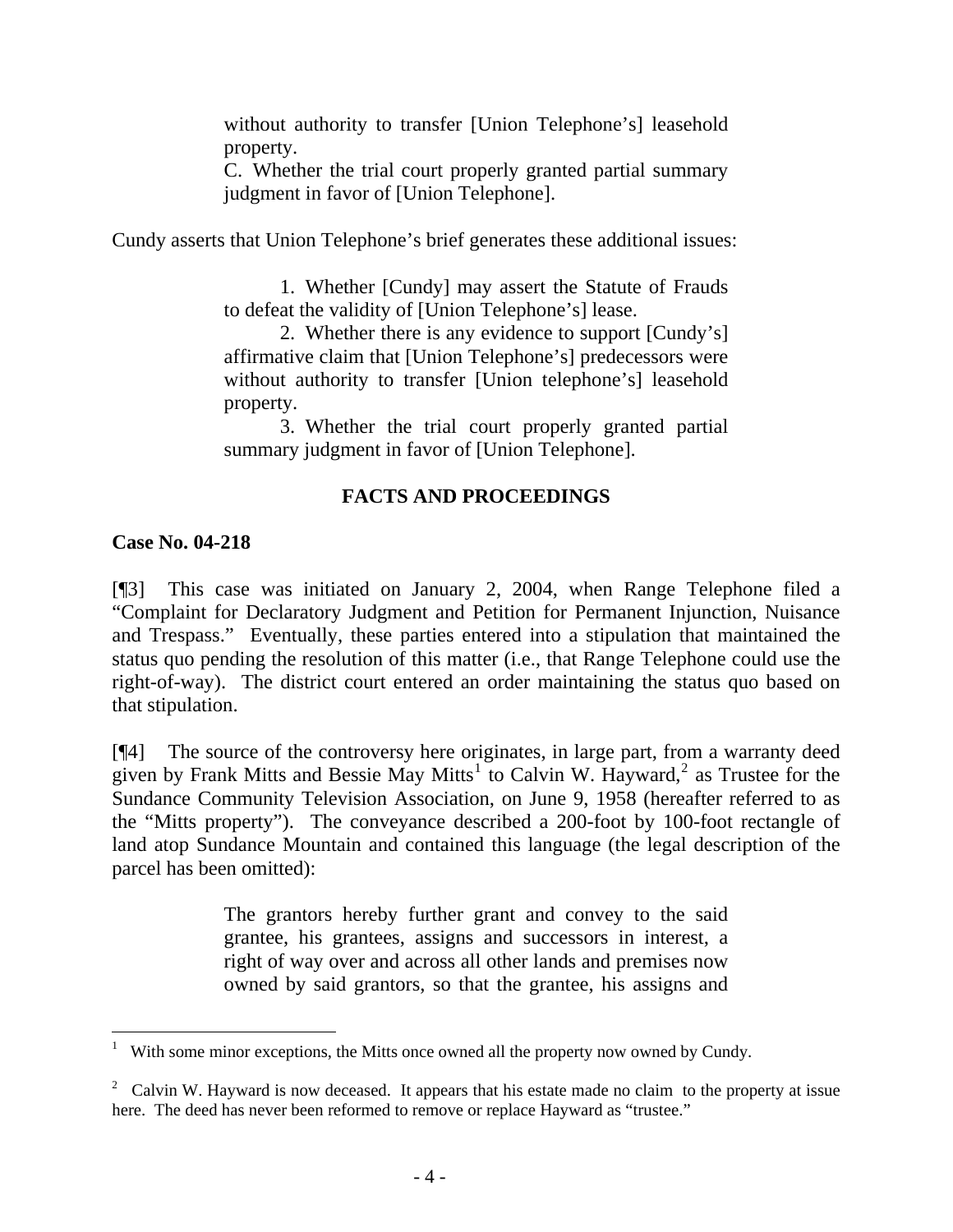successors in interest, shall have a full and complete right of ingress and egress to and upon said premises.

The grantors reserve the timber on said tract, save and except any trees that may be needed by grantee to fence the tract, and grantors reserve the right to pasture the tract so long as it does not interfere with the T.V. installation and fences placed on said premises by the grantee.

[¶5] Initially, the group overseeing the television rebroadcast setup was not incorporated, but eventually it was reorganized as a nonprofit corporation. In July of 1979, Sundance Community Television Association became "Sundance T.V. Assn., Inc." (a nonprofit corporation). Its purpose is described in its articles of incorporation:

> The purpose or purposes for which the corporation is organized are: To construct, operate and maintain television receiving equipment and facilities in and around the Sundance, Crook County area, and such other activity as is authorized under Wyoming Statutes now or hereinafter inacted [sic] under Wyoming Law pertaining to nonprofit corporations.

[¶6] The heart of the controversy in this case results from the death of Calvin W. Hayward, the fact that a successor trustee was never named to replace him, and because there is no deed or other document conveying the Mitts property from the fledgling Television Association to the nonprofit corporation. In addition, we glean from the record that Sundance Community Television has no real assets other than the Mitts property, has very few subscribers, and is largely run by volunteers.

[¶7] Cundy filed a motion to dismiss, raising some of the issues that he now pursues in this appeal (that Hayward, or a representative of his estate, needed to be a party to this action; and that the Mitts property deed could not be traced forward to the nonprofit corporation). However, no mention is made of the applicability, if any, of the Statute of Frauds. In turn, Range Telephone filed a motion for summary judgment. The district court converted Cundy's motion to dismiss, along with its attached documentation, to a motion for summary judgment as well. *See* W.R.C.P. 12(b)(6).

[¶8] The district court then entered an order granting Range Telephone's motion for summary judgment. That order included the findings of fact and conclusions of law set out below. The parties do not dispute these operative facts, but rather dispute how these facts should be viewed under the applicable law.

# **Easement Background**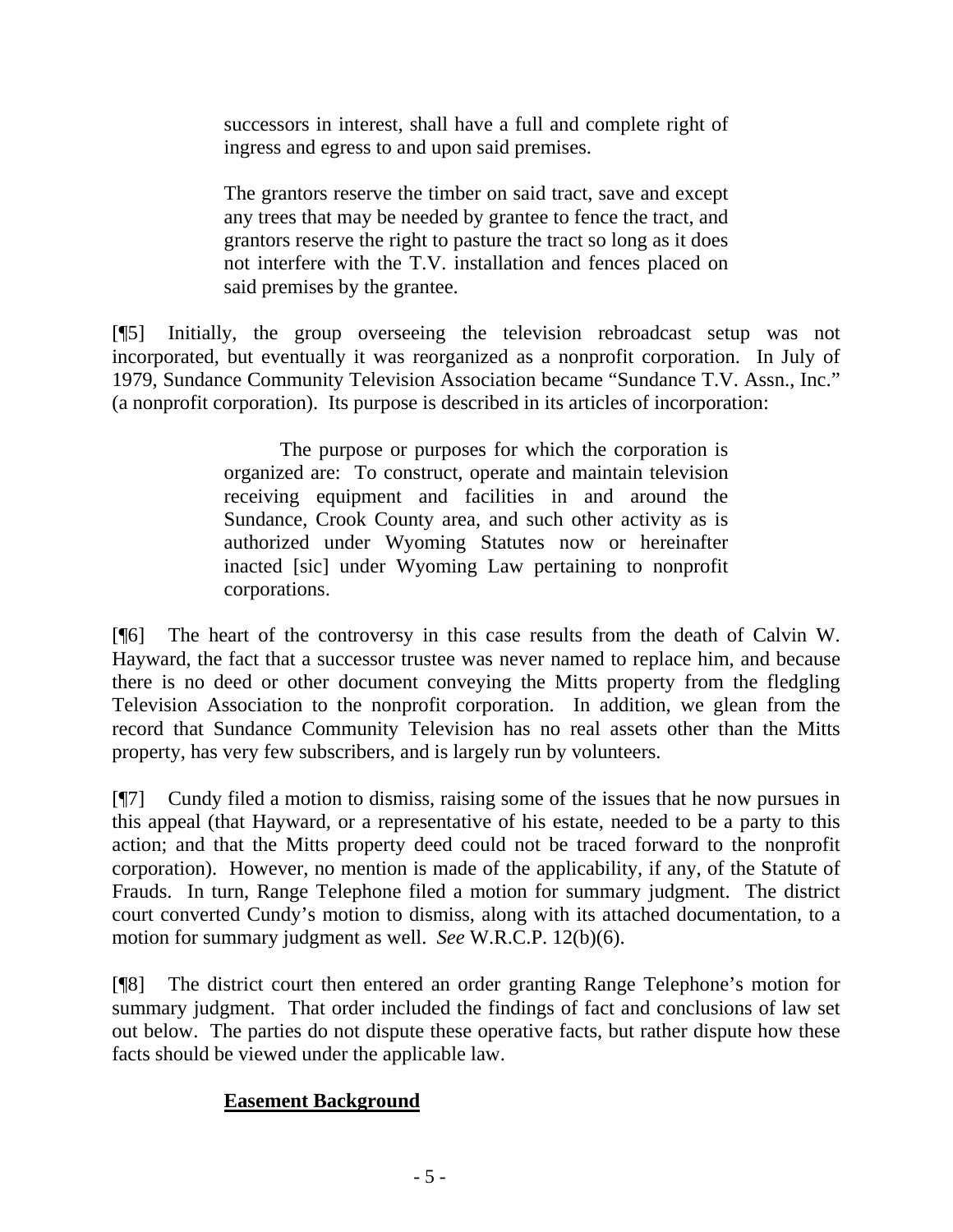Range Telephone Cooperative, Inc., ("Range") is a public utility providing telecommunications services through portions of the State of Wyoming under Wyoming law, W.S. 37-15-101 et. seq. and is certified by the Wyoming Public Service Commission to serve certain segments of the public in northern Wyoming. As a cooperative, it is owned by its members and provides service to its members in rural areas in southern Montana and northern Wyoming. As a part of its telecommunications services, Range connects wireless or long distance carriers to its local customers. In order to do this, Range maintains a microwave facility on top of Sundance Mountain in Crook County, Wyoming. Range has secured access to its facility and property on Sundance Mountain by using two separate and distinct right-of-way entitlements, one of which was obtained in the sale of the Mona Short Line Telephone Company to Range Telephone and the other from a lease from Sundance TV Association. These rights-of-way follow the same road and are more specifically described below.

 First. In March of 1979, Range acquired the Mona Short Line Telephone Company and its easements which allowed Range access to the top of Sundance Mountain in Crook County, Wyoming to maintain its facilities. As the successor in interest to Mona Short Line, Range obtained a right-of-way over and across an existing roadway traversing a tract of land on Sundance Mountain in Crook County, Wyoming which derived from two transfers:

 1. A right-of-way easement dated February 19, 1979 from Hazel M. Seeley, a single woman, to the Mona Short Line Telephone Company, a Wyoming corporation, recorded in Book 168, P. 215, gave Range, as successor in interest to the grantee a right-of-way over and across the roadway traversing certain land in Crook County, Wyoming described as follows:

[Text of easement omitted.]

 2. The second right-of-way easement dated February 19, 1979 was obtained by Range as the successor in interest to a transfer from William I. Lanning and Beulah A. Lanning, husband and wife, and Dale Hogen and Carol M. Hogen, husband and wife, to the Mona Short Line Telephone Company. This easement provides as follows: [Text of easement omitted.]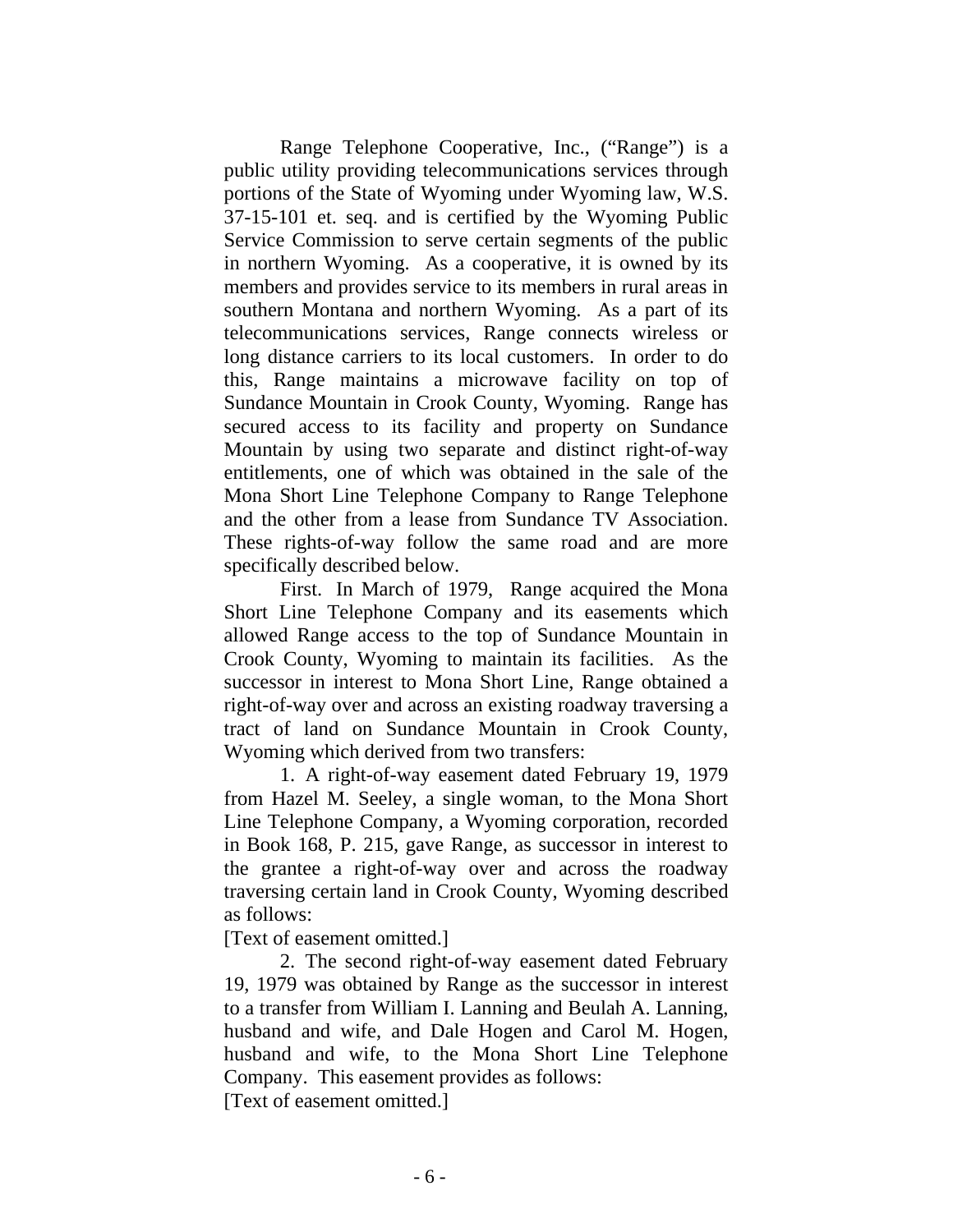Secondarily, Range entered into a Site Lease Agreement with Sundance T.V. Association, Inc., a Wyoming nonprofit corporation d/b/a Sundance Community Television on or about August 31, 2002, for the lease of certain property in Crook County, Wyoming. The agreement provided for the lease of certain property with the attendant right of access, including ingress and egress, for the construction, installation and operation of communications facilities by Range. The Site Lease Agreement provides, in pertinent part:

[Text of Site Agreement omitted.]

 Range purchased from Sundance Community Television access to a site in Crook County allowing for the construction, installation and operation of communication equipment. In turn, Sundance Community Television obtained its right of access from a warranty deed obtained from Frank Mitts and Bessie May Mitts dated in June of 1958. This warranty deed provides, in pertinent part, as follows:

[See infra, test of warranty deed omitted.]

 As Frank and Bessie May Mitts, husband and wife, owned the land extending from the public right-of-way to the deeded premises, they granted to Sundance Community Television a right-of-way allowing the Grantee access to the deeded parcel. In turn, Range purchased from Sundance Community Television a right-of-way proceeding from the public access across that land previously owned by Frank and Bessie May Mitts to the leased premises.<sup>[3](#page-9-0)</sup>

### **Factual Incident**

 $\overline{a}$ 

 On or about January 8, 2004, three Range employees were traveling from their Range Telephone office in Sundance, Wyoming to Range's microwave facility on top of Sundance Mountain in Crook County, Wyoming. After leaving the public right-of-way, the employees proceeded along a Range right-of-way that allowed them access to the top of Sundance Mountain. As they proceeded along the property owned by Sundance Mountain Resort, Inc.,

<span id="page-9-0"></span><sup>3</sup> The site where Range Telephone has its historic facility on Sundance Mountain is located very near, but not immediately adjacent to, the Television Association's property. If Range Telephone was using its historic right-of-way to access its historic property, Cundy permitted Range to use the right-of-way. However, if Range was trying to go to the Television Association site, he would not allow use of the right-of-way.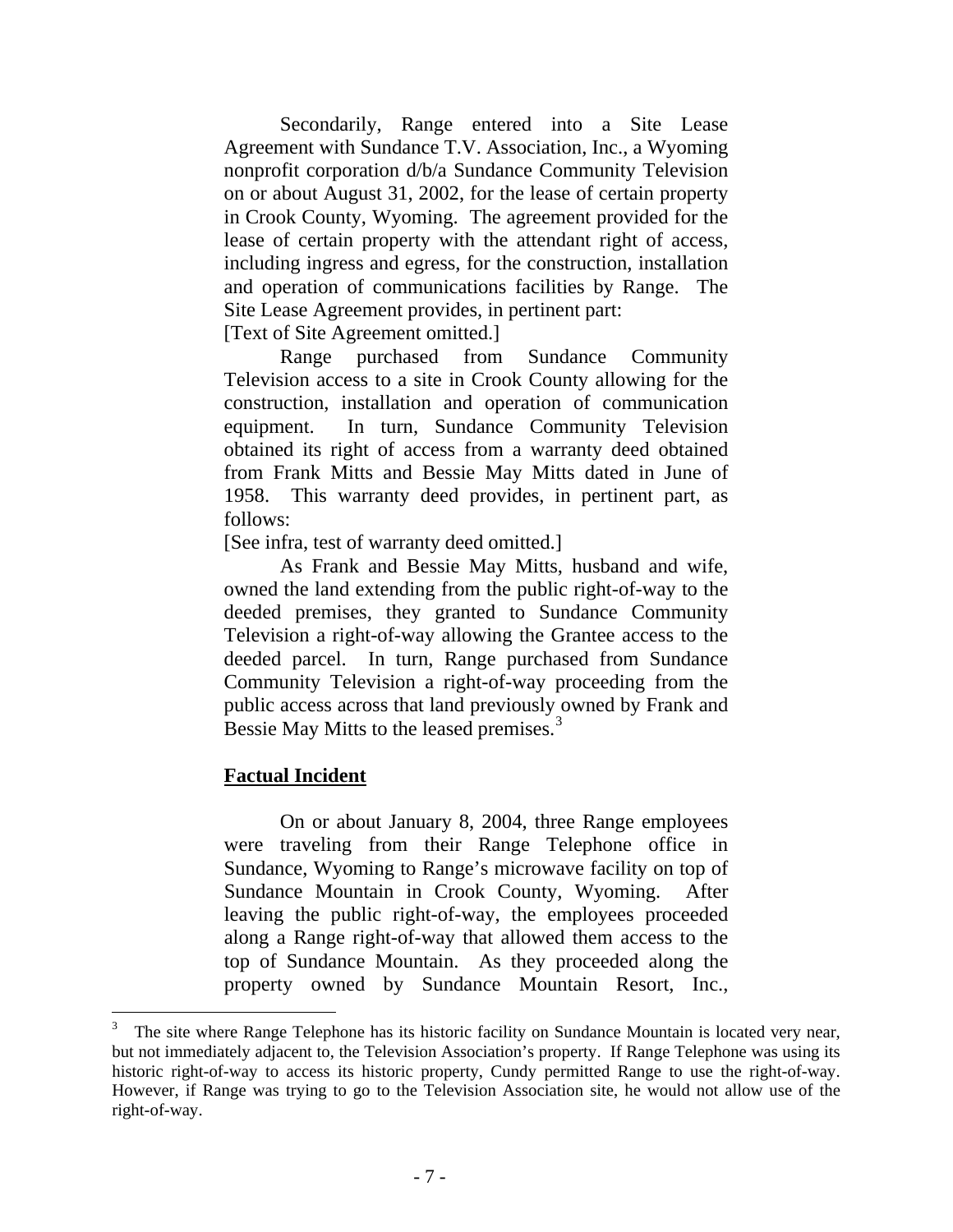Defendant, Cecil Cundy approached their vehicle and refused the employees passage along the Range right-of-way. The employees turned back and did not attempt access to the Range facility on top of Sundance Mountain.

 On or about October 29, 2004, a Range employee was again advised by the Defendant, Cecil Cundy, that the access to the top of Sundance Mountain was blocked because the Defendant had chained the access gate. Range contacted the local authorities to obtain access. Range was advised that such a matter was a civil one that would need to be resolved in court.

#### …. **Discussion**

 Range, by two different and separate chains of authority, has purchased right-of-way to access either its deeded property located… [on Sundance Mountain]. Wyoming law defines very clearly the correlative rights between the holder of an easement and a landowner in *Edgcomb v. Lower Valley Power and Light, Inc.*, 922 P.2d 850 (Wyo. 1996). Wyoming courts have stated in unequivocal terms that the owner of an easement has the absolute right to occupy and use the easement and is entitled to injunctive relief to prevent interference by the landowner:

> With regard to easements in particular, injunctive relief is appropriate to prohibit the servient estate owner from interfering with the dominant estate owner's use of his easement.

The precedent established by the Wyoming Supreme Court is directly applicable to this case. Here, Range as the successor in interest to the Mona Short Line holds an interest in an easement across Defendants' property. For over twenty-five years, [Range] or its predecessors in interest have been utilizing an existing roadway to traverse [Cundy's] (or [his] predecessors in interest) property to access communication equipment on top of Sundance Mountain. [Range's] interests stem from two different sources: (1) the purchase of the Mona Short Line Telephone Company which owned a 40' right-of-way over and across the existing roadway traversing [Cundy's] (or its predecessors in interest) property; and, (2) a lease hold interest obtained from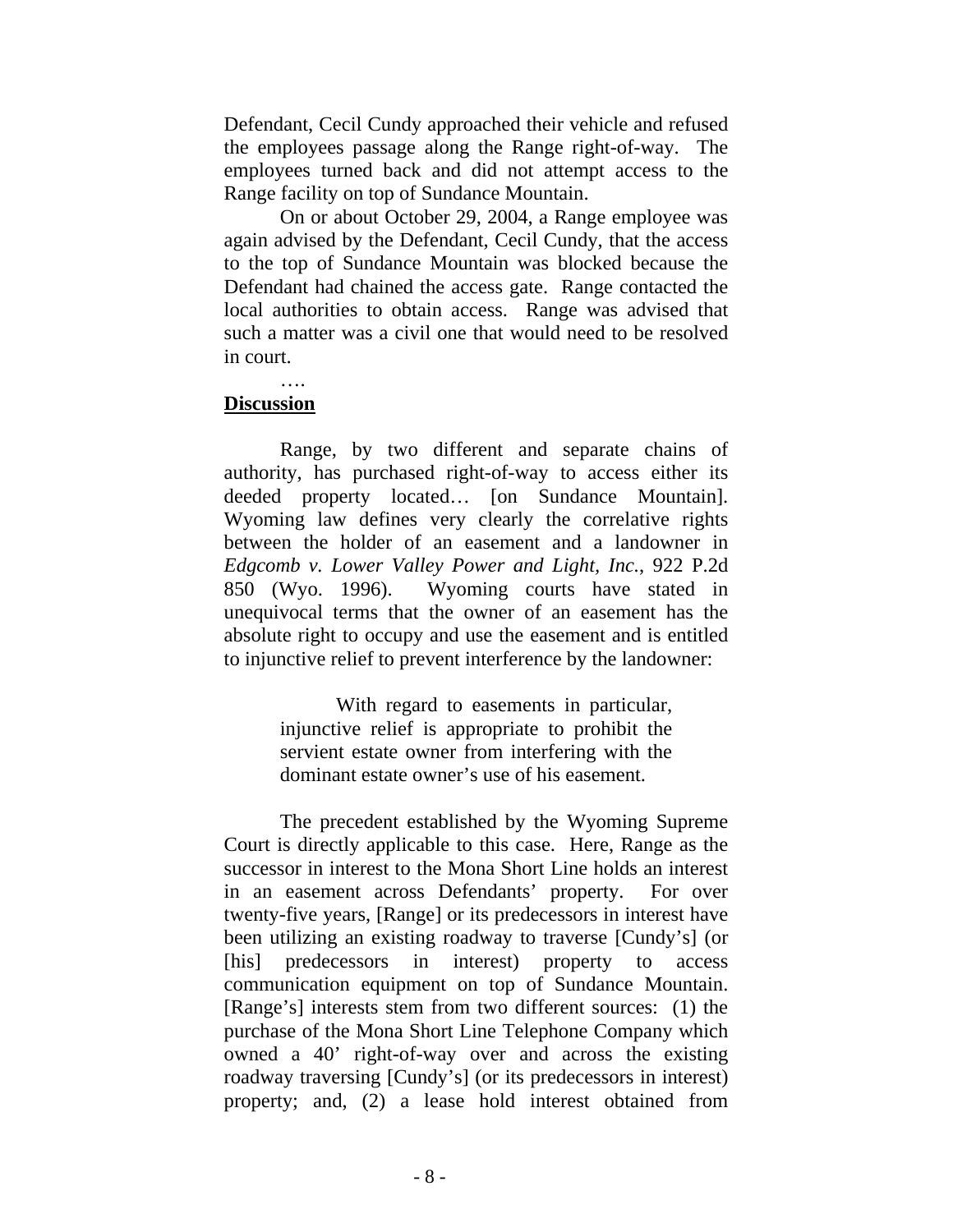Sundance Community Television containing the right of access (including ingress and egress) for the construction, installation and operation of communication equipment. This latter easement originated from a preceding land owner who granted right-of-way over and across all lands and premises now owned by said grantors [landowner] so that grantee, his assigns [Range] and successors in interest shall have full and complete right of ingress and egress to and upon said premises.

 A plain reading of the transfer documents indicates that the Grantors passed to Grantees and their successors in interest or assigns the right of ingress and egress. The interpretation of the warranty deed suggested by [Cundy] is simply not credible in light of the plain language of the deed. Sundance Community Television had the right to issue a lease to Range and such leasehold interest included the right of ingress and egress.

[¶9] Based upon these findings and conclusions, the district court enjoined Cundy from interfering with Range Telephone's access to the top of Sundance Mountain and/or the Sundance Community Television site.

## **Case No. 04-220**

[¶10] This case was initiated on February 20, 2003, when Union Telephone filed its complaint seeking declaratory relief that recognized its rights vis-à-vis Cundy to its rightof-way for access to the top of Sundance Mountain. Union Telephone had entered into a lease agreement with the Television Association that allowed Union Telephone to place microwave equipment on the Television Association's parcel and to use the right-of-way so as to access that parcel. Union Telephone sought declaratory relief in its first three claims:

> 1. That the court declare that [Union Telephone] has the right to ingress to and egress from its leasehold across the lands of [Cundy].

> 2. That the court declare that [Cundy] has no interest in the lands comprising [Union Telephone's] leasehold, and specifically has no interest in the timber and grazing thereon.

> 3. That the court enjoin [Cundy] from interfering with [Union Telephone's] ingress to and egress from its leasehold across [Cundy's lands].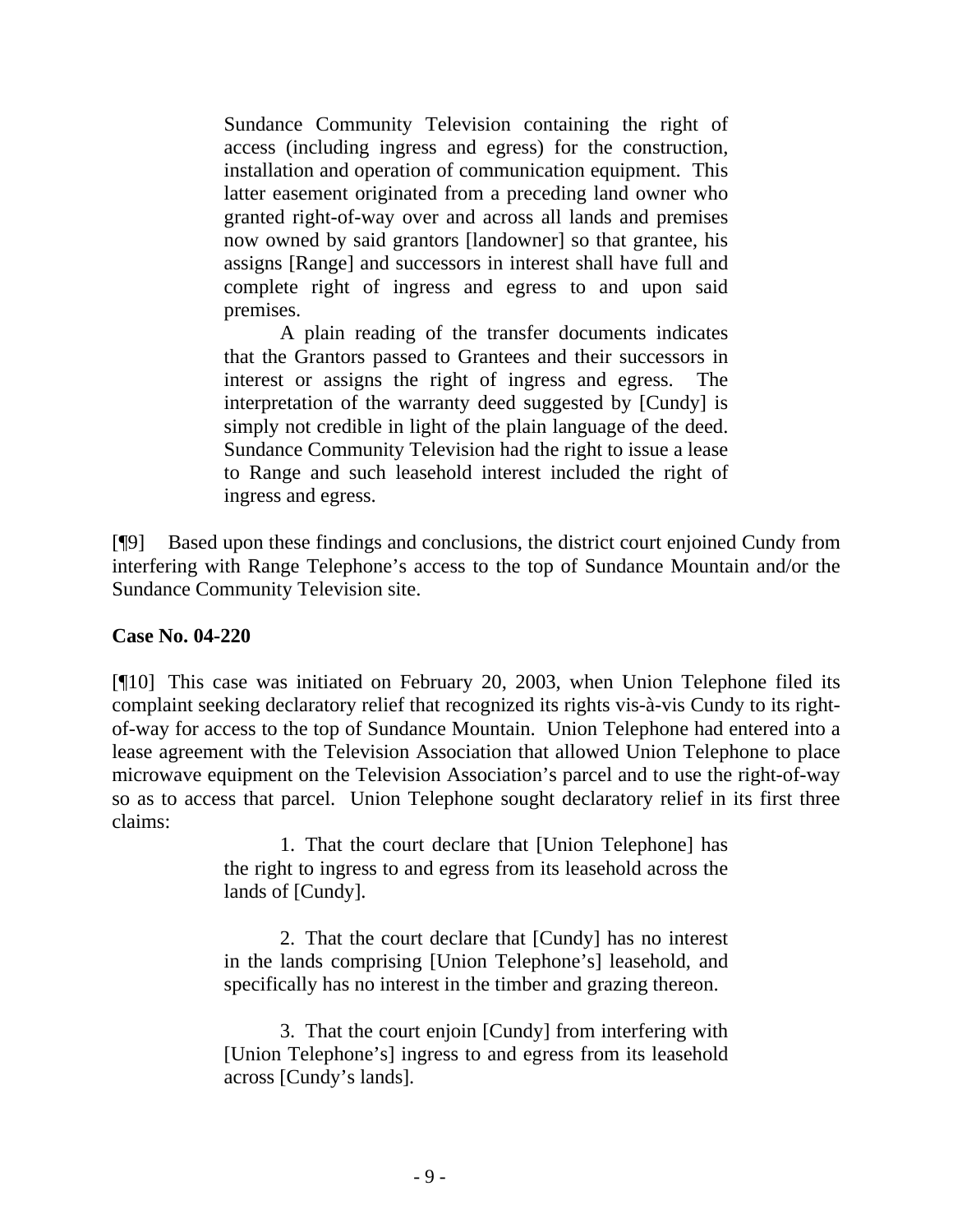[¶11] Union Telephone appended to its complaint a copy of the lease between it and Sundance Community Television Association, a copy of the deed from the Mitts to Calvin W. Hayward, as Trustee for the Sundance Community Television Association, and a warranty deed from the Wyoming Industrial Development Corporation to Cundy for the lands generally in dispute here, which excepted the lands held by Sundance Community Television. In a fourth claim, it sought damages it incurred as a result of Cundy's interference with Union Telephone's right-of-way.

[¶12] Cundy filed a "Verified Motion to Dismiss" that complaint, to which he attached a number of exhibits. Union Telephone filed a motion for partial summary judgment as to its first three claims. Union Telephone appended to its motion requests for admission that Cundy had failed to answer (that the lease attached to the complaint was accurate; that the deed attached to the complaint was a true and accurate copy of the genuine document; that the Mitts were the owners of record of the disputed property on June 9, 1958; that Cundy owned no interest in the lands described in the lease; and that the lands described in the lease are owned by Sundance Community Television Association). In a brief in support of its motion for partial summary judgment, Union Telephone noted: That Cundy had failed to answer the complaint and that the "Verified Motion to Dismiss" did not excuse the necessity of answering the complaint; that the failure to answer the complaint was an admission of the averments in the complaint (W.R.C.P. 8(d)); that the "Verified Motion to Dismiss" with evidentiary material attached should be treated as a motion for summary judgment per W.R.C.P. 12 (b)(6); and that the failure to answer the request for admissions had the result, for purposes of this action, of those matters being admitted. W.R.C.P. 36. Cundy objected to these contentions.

[¶13] The district court denied Cundy's motion to dismiss. After conducting a teleconference hearing, which was not transcribed, the district court issued this order granting a partial summary judgment in favor of Union Telephone:<sup>[4](#page-12-0)</sup>

> 1. That the Plaintiff Union Telephone Company is the lessee under a valid lease from the Sundance Community Television Association covering the following described tract of land:

[Legal description omitted.]

 2. That the Plaintiff Union Telephone Company is, by virtue of its lease, entitled to ingress to and egress from the above described tract over and across the lands of the defendant Sundance Mountain Resort, Inc. described as: [Legal description omitted.]

<span id="page-12-0"></span><sup>4</sup> By order entered on December 14, 2004, we denied a motion to dismiss this appeal that was premised on the pendency of the damages claim. W.R.A.P. 1.05(e)(1) includes injunctions in the definition of "appealable order."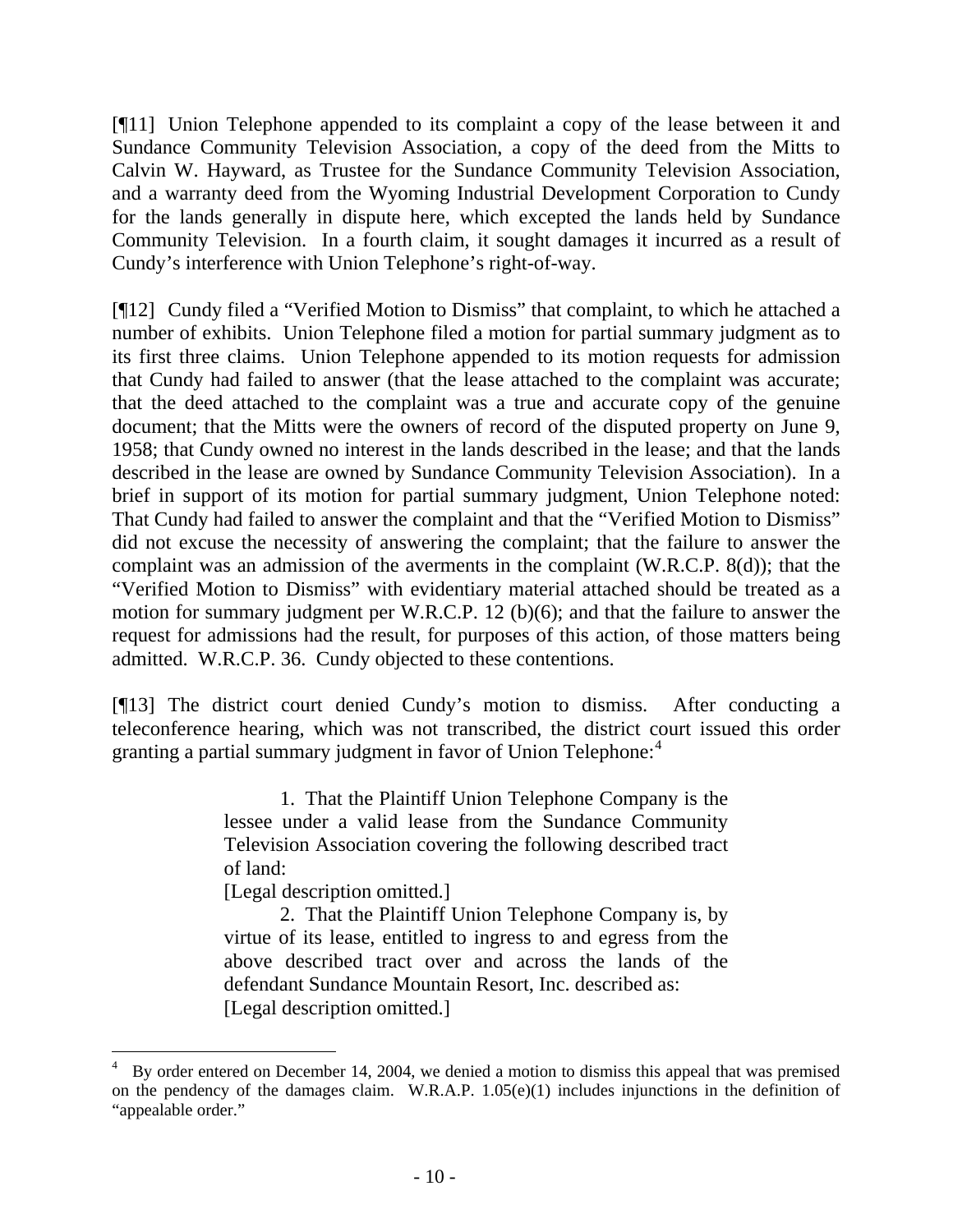3. That the defendant Sundance Mountain, Inc. has no interest in the lands leased by the [Union Telephone] and described above and specifically has no interest in the timber thereon and no right to pasture said lands.

 4. That the plaintiff is entitled to an injunction permanently enjoining the defendants Sundance Mountain Resorts, Inc. and Cecil A. Cundy from interfering with the [Union Telephone's] right to ingress and egress to and from its leased lands.

### **STANDARD OF REVIEW**

[¶14] When we review a summary judgment, we have before us the same materials as did the district court, and we follow the same standards which applied to the proceedings below. The propriety of granting a motion for summary judgment depends upon the correctness of the dual findings that there is no genuine issue as to any material fact, and that the prevailing party is entitled to judgment as a matter of law. A genuine issue of material fact exists when a disputed fact, if proven, would have the effect of establishing or refuting an essential element of an asserted cause of action or defense. We, of course, examine the record from a vantage point most favorable to that party who opposed the motion, affording to that party the benefit of all favorable inferences that fairly may be drawn from the record. Questions of law are reviewed de novo. *Martin v. Committee for Honesty and Justice at Star Valley Ranch*, 2004 WY 128, ¶8, 101 P.3d 123, 127 (Wyo. 2004).

[¶15] With respect to the construction of reservations in deeds such as that at issue in this case, reservations are to be narrowly and strictly construed against the grantor and in favor of grantee. *Carter v. Heitzman*, 198 A.D.2d 649, 603 N.Y.S.2d 614, 615 (A.D. 3 dept. 1993); 9 Thompson on Real Property,  $$82.09(c)(2)$ , at 596-98 (2<sup>nd</sup> ed. 1999 and Cum. Supp. 2005). *Also see Wood v. Board of County Commissioners of Fremont County*, 759 P.2d 1250 (Wyo. 1988); and *Samuel Mares Post 8 v. Board of County Commissioners of the County of Converse*, 697 P.2d 1040 (Wyo. 1985).

### **DISCUSSION**

### **Case No. 04-218**

## **Did Sundance Community Television Association Have Legal Title to the Mitts Property**

[¶16] Cundy articulates this proposition as a summary of his case: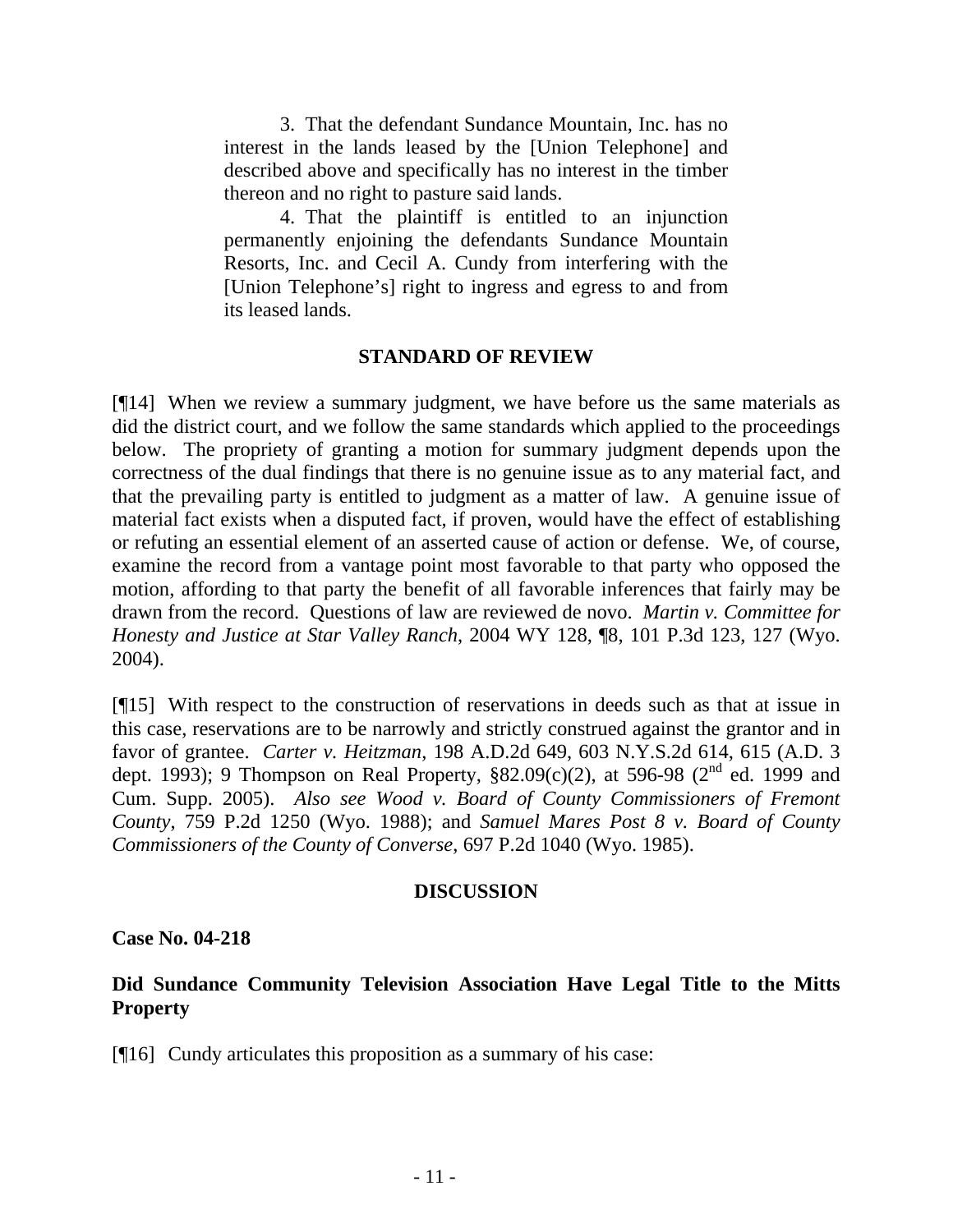This case involves a confluence of equitable doctrines of the law of trusts with the law of conveyances of real property and the common law pertaining to unincorporated associations all arising from a conveyance in trust in 1958 of a tract of land located south of Sundance, Wyoming, at the top of Sundance Mountain, for the purpose of bringing television to the surrounding community and reserving timber and pasturage for the trust grantors.

[¶17] If such a confluence has occurred, it is not supported by evidence of record, cogent argument, or the recitation of pertinent authority. The centerpiece of Cundy's theory is that the Mitts property was deeded to Calvin W. Hayward (as trustee for the Sundance Community Television Association), and that the property has never been transferred to any other person or entity. Cundy is now the owner of the property that surrounds the Television Association's parcel and includes all the property over which the Television Association has its right-of-way for ingress and egress, as well as any interest in the timber and pasturage rights that the Mitts reserved in themselves. Cundy further asserts that the Television Association did not have the power or authority to permit Range Telephone to use the Mitts property and the right-of-way<sup>[5](#page-14-0)</sup> associated with it.

[¶18] Cundy asserts that Range Telephone's agreement with the Television Association violates the Statute of Frauds:

### **§ 1-23-105. Agreements void unless in writing.**

 (a) In the following cases every agreement shall be void unless such agreement, or some note or memorandum thereof be in writing, and subscribed by the party to be charged therewith:

> (i) **Every agreement that by its terms is not to be performed within one (1) year from the making thereof**;

> (ii) Every special promise to answer for the debt, default or miscarriage of another person;

> (iii) Every agreement, promise or undertaking made upon consideration of marriage, except mutual promise to marry;

<span id="page-14-0"></span><sup>5</sup> Cundy did not present evidence, nor has he offered an argument, that Sundance Community Television's use of the easement (directly or through its lessees) has exceeded the "reasonable" use of the easement. 7 Thompson on Real Property, § 60.04(a)(1) (1994).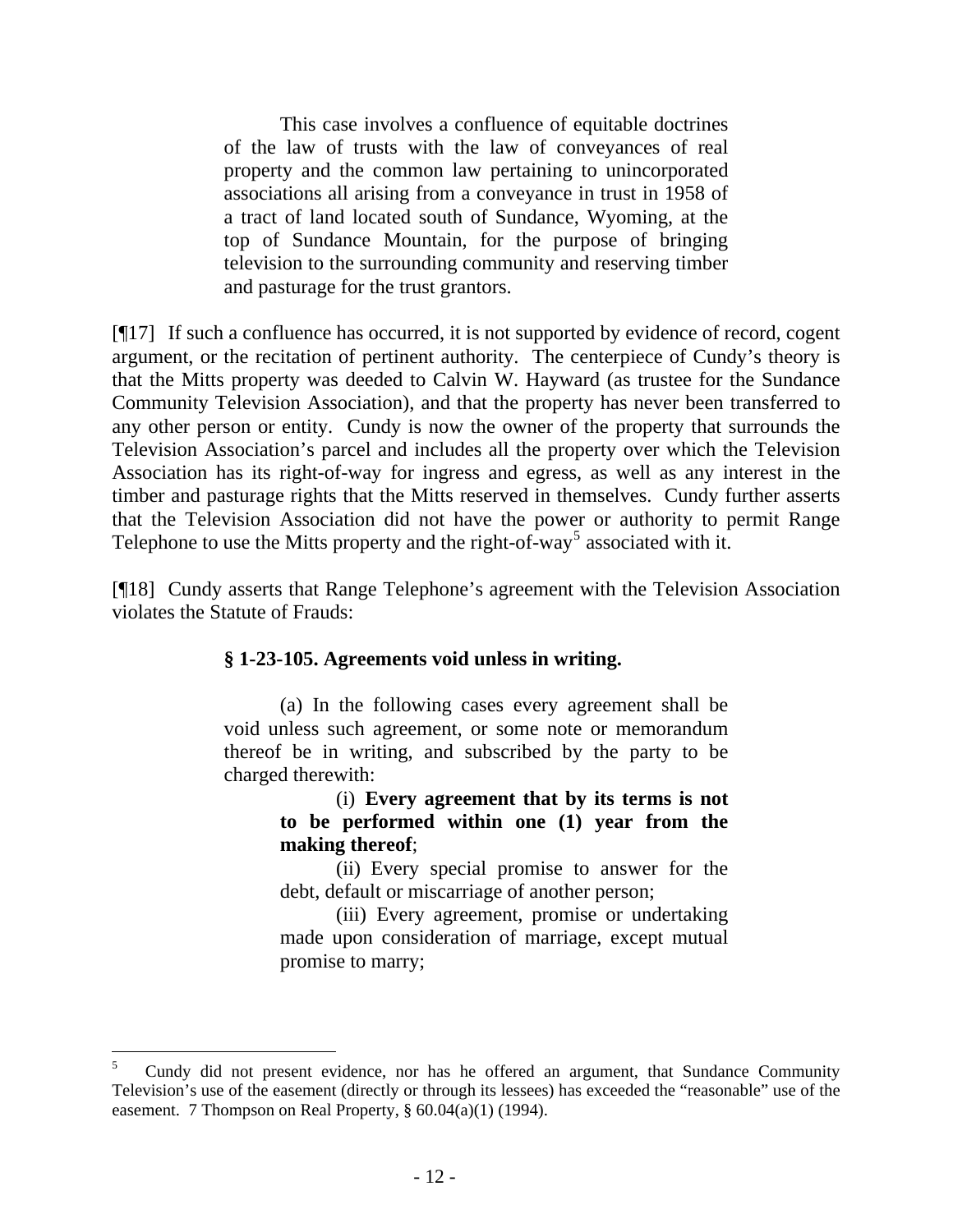(iv) Every special promise by an executor or administrator, to answer any demand out of his own estate;

(v) **Every agreement or contract for the sale of real estate, or the lease thereof, for more than one (1) year**;

(vi) To charge any person upon, or by reason of a representation or assurance concerning the character, conduct, credit, ability, trade or dealings of another, to the intent or purpose that such other may obtain thereby, credit, money or goods. [Emphasis added.]

Wyo. Stat. Ann. § 1-23-105 (LexisNexis 2005).

[¶19] Cundy also refers to the statutory definition of a conveyance:

### **§ 34-1-102. "Conveyance" defined.**

 The term "conveyance", as used in this act, shall be construed to embrace every instrument in writing by which any estate or interest in real estate is created, alienated, mortgaged or assigned, or by which the title to any real estate may be affected in law or in equity, except wills, leases for a term not exceeding three (3) years, executory contracts for the sale or purchase of lands, and certificates which show that the purchaser has paid the consideration and is entitled to a deed for the lands, and contain a promise or agreement to furnish said deed at some future time.

Wyo. Stat. Ann. § 34-1-102 (LexisNexis 2005).

[¶20] Cundy's argument then continues this way:

 This case is replete with fraud attending the admission of parol testimony. Upon the records of the Clerk and Recorder of Crook County, legal title to the Mitts Trust Property, where [Range Telephone's] microwave facility has been constructed, is in the name of Calvin W. Hayward, as Trustee for the Sundance Community Television Association. [Range Telephone] came before the district court and will come before this court with a site lease agreement for a portion of the Mitts Trust Property granted by "Sundance T.V. Association, Inc. dba Sundance Community Television."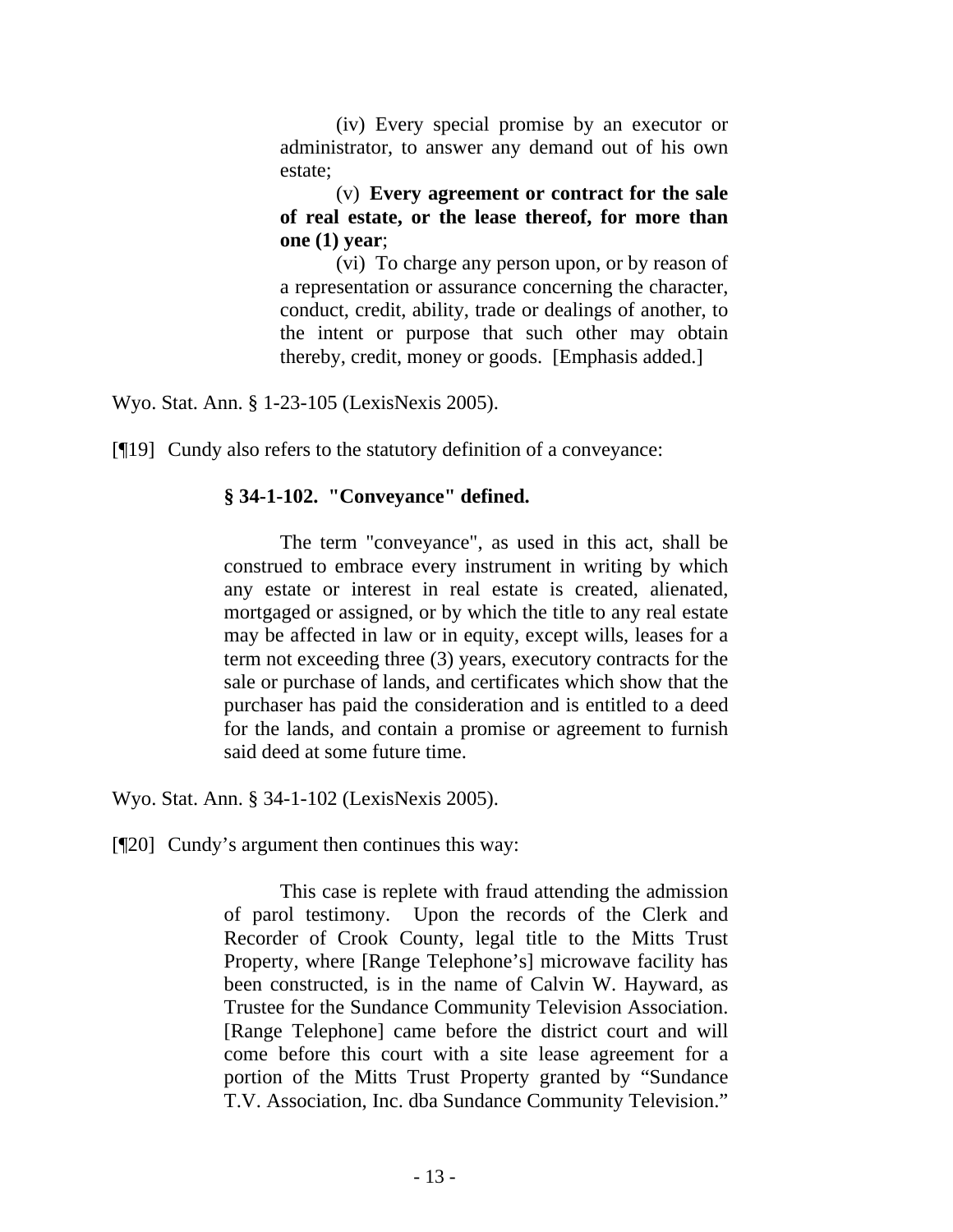There exists no written memorandum subscribed by Calvin W. Hayward, as Trustee for the Sundance Community Television Association, for the conveyance of such real estate to [Range Telephone's] lessor, "Sundance T.V. Association, Inc. dba Sundance Community Television." Query: How did legal title to the leased tract get from Calvin W. Hayward to Sundance T.V. Association, Inc. without agreement in writing? Answer: It did not because under the Wyoming Statute of Frauds, such agreements are void unless in writing.

[¶21] Although it is not entirely clear that Cundy argued the application of the Statute of Frauds at trial in the same manner as he does before this Court, nonetheless, we conclude that Cundy's reliance on the Statute of Frauds is misplaced. The record is abundantly clear that the Mitts property was conveyed to Calvin W. Hayward, as Trustee for the Sundance Community Television Association, and that the Sundance T.V. Association, d/b/a Sundance Community Television and the Sundance Community Television Association for whom Calvin W. Hayward served as a trustee are one and the same entity.<sup>[6](#page-16-0)</sup> Cundy cites no pertinent authority nor does he make a cogent argument that the circumstances outlined in his argument (and we do not challenge the accuracy of the facts and circumstances with which all parties essentially agree) amount to a violation of the Statute of Frauds that invalidates the lease agreement between Sundance Community Television and Range Telephone. Therefore, the district court properly concluded that the lease and its concomitant authorization for Range Telephone to use the right-of-way conveyed with the Mitts property for the limited purposes associated with that lease was efficacious and is affirmed. The district court also took note that Range Telephone

#### **§ 17-22-114. Transition concerning real and personal property.**

 (a) If, before July 1, 1993, an estate or interest in real or personal property was purportedly transferred to a nonprofit association, on July 1, 1993 the estate or interest vests in the nonprofit association unless the parties have treated the transfer as ineffective.

 (b) If, before July 1, 1993, the transfer vested the estate or interest in another person to hold the estate or interest as a fiduciary for the benefit of the nonprofit association, its members, or both, on or after July 1, 1993 the fiduciary may transfer the estate or interest to the nonprofit association in its name or the nonprofit association, by appropriate proceedings, may require that the estate or interest be transferred to it in its name.

 It may be that the Association should ensure that the clarity of its title be addressed. However, for purposes of this controversy, we perceive no troublesome issue in that respect and we will not further address its applicability to these circumstances as raised in the third issue stated by Cundy.

<span id="page-16-0"></span><sup>&</sup>lt;sup>6</sup> This conclusion is bolstered by Wyo. Stat. Ann.  $\S 17-22-114$  (LexisNexis 2005) which provides: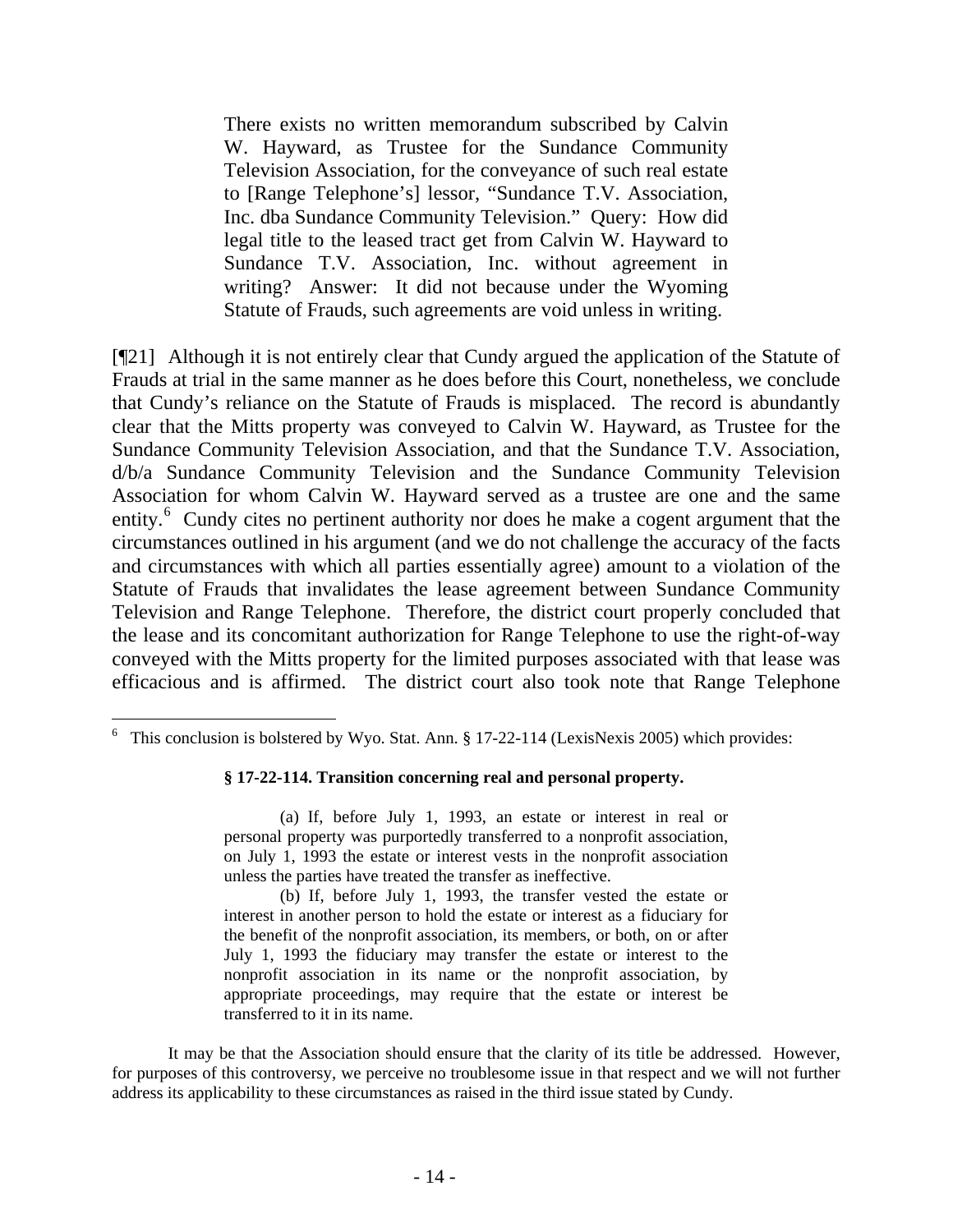already had a second right-of-way through acquisitions of rights-of-way held by its predecessors in interest. That right-of-way permitted Range Telephone access to a site very near the television site. Moreover, implicit in the district court's findings is that Range Telephone's use of the Television Association's right-of-way does not create a significant additional burden to that right-of-way or the interest Cundy has in it.

### **Was the Trust Valid in the First Instance so as to Allow the Conveyance**

[¶22] Cundy concedes that the Trust, if it is indeed a "trust" as that legal term is usually construed, $\frac{7}{1}$  $\frac{7}{1}$  $\frac{7}{1}$  that held title to the Mitts property was valid in the first instance. However, he contends that the trust document limited the use of the Mitts property to use for television transmission and will not permit the conveyance to Range Telephone for purposes of telephone transmission. Although this contention was not directly addressed by the district court, that is at least in part a function of Cundy's failure to definitively raise it in the district court. We also question whether Cundy has standing to raise such an issue, but because that was not raised below or in this appeal, we will not dispose of that concern here. Although we do not purport to decide this issue herein, we do note that a trust instrument is to be construed so as to effectuate its purpose:

> The trust instrument will be construed as authorizing all acts within the use contemplated to effectuate the object of the creator of the trust. If necessary, equity will extend the trust as created, and will take such other action as is necessary, in order to effectuate the purpose or object of the creator. In particular cases equity may, if necessary, even act in opposition to the provisions of a trust in order to carry out the ultimate purposes of the trust.

90 C.J.S. *Trusts* § 218, at 347 (2002).

[¶23] Moreover, changes in circumstances may, in some instances, give rise to an assumption that the settler of the trust would allow the trustee to adjust his conduct to those changes. IIA *Scott on Trusts* § 167 (4<sup>th</sup> ed. 1987). Here, it is certainly arguable that the lease conveyance (and any associated income) might well benefit the articulated purpose of the trust. In addition, circumstances have changed dramatically in the field of telecommunications since 1958, and it is not a leap of either logic or sound judgment to conclude that extension of telephone services is related to the distribution of television.

## **Error in Granting Summary Judgment on Injunction, Trespass, Nuisance and for Declaratory Relief**

<span id="page-17-0"></span><sup>7</sup> Whether the Mitts conveyance was a "trust" or an outright conveyance was not litigated or decided below.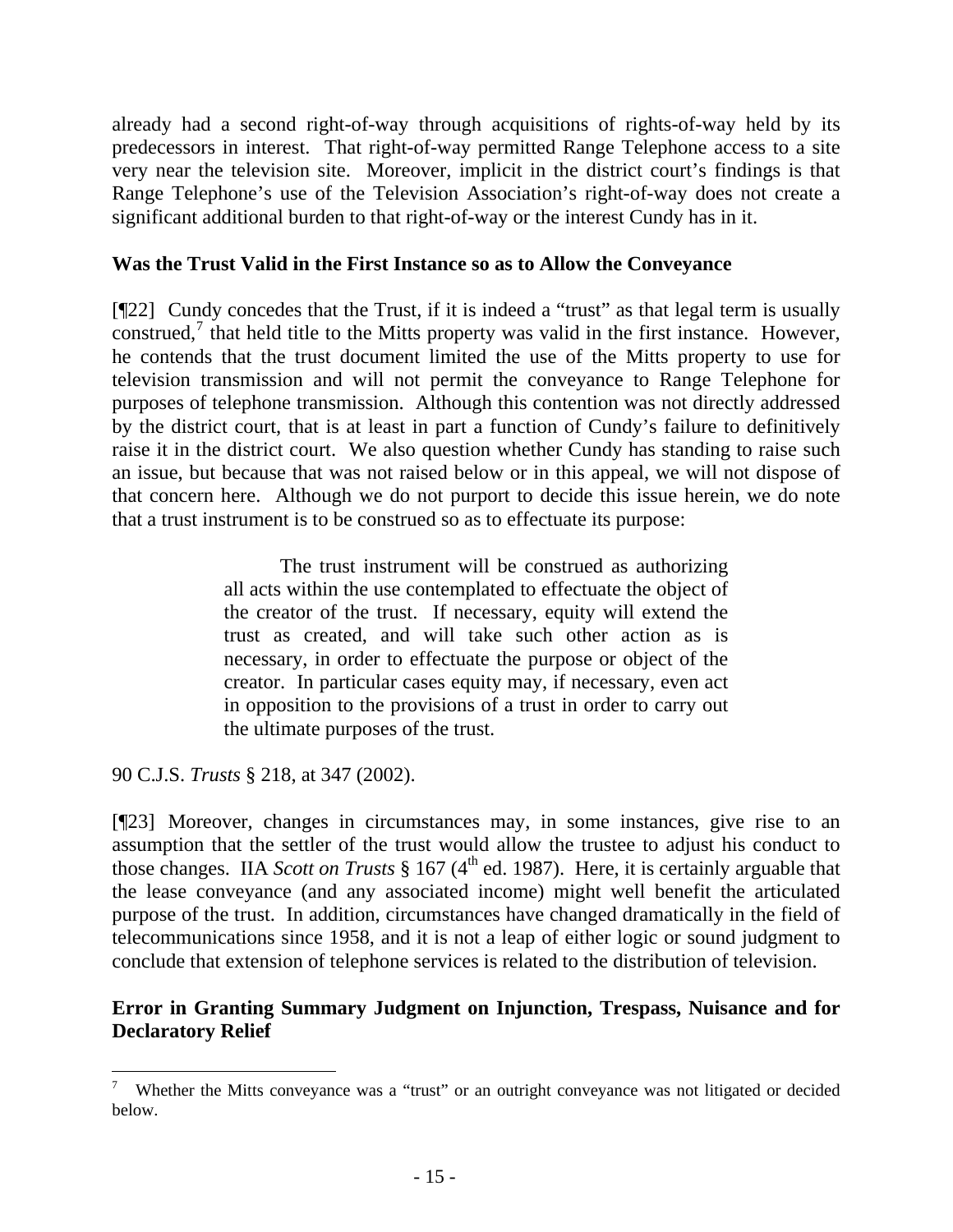[¶24] Cundy's assertion that the district court erred in granting injunctive relief in favor of Range Telephone relies upon this Court's decision in *Tri-County Electric Association v. City of Gillette*, 525 P.2d 3, 10 (Wyo. 1974), wherein we wrote:

> The extraordinary character of the injunction remedy requires that the complaint clearly set out all the facts necessary to establish such right, *G. H. Sternberg & Co. v. Cellini*, 16 Ill.App.3d 1, 305 N.E.2d 317, 320, and cases cited; *Overton v. Alford*, 210 Ga. 780, 82 S.E.2d 836, 838; *Rawson v. Brownsboro Independent School Dist.*, Tex.Civ.App., 263 S.W.2d 578, 581. There is nothing in the petition for review stating any facts creating grounds for equitable relief. On its face it demonstrates that it will not tend to preserve the status quo but will disrupt the present system of electrical distribution and take it from the hands of Tri-County; nor do we find any suggestion of any irreparable injury to the city if Tri-County is not so enjoined. The effect of this judgment, and particularly the entry of the injunction herein, sanctions the taking of Tri-County property without proper or final determination of any rights it may have under the contract or to compensation, and would appear to have sanctioned a form of inverse condemnation[.]

We continue to agree with the sentiments expressed in that opinion, but in the instant case the parties had complete notice of all claims and were afforded a complete opportunity to develop and litigate the issues the district court ultimately decided. The district court determined that Range Telephone did have access to the right-of-way which Cundy had blocked. In light of that determination, which we affirm here, the district court correctly granted summary judgment in favor of Range Telephone.

## **Failure to Join Indispensable Party; Failure to State Claim**

[¶25] Cundy contends that the failure of Range Telephone and the district court to have joined an indispensable party, as required by W.R.C.P. 19, $^8$  $^8$  requires reversal of this case.

 $\overline{a}$ 

<span id="page-18-0"></span><sup>8</sup> **Rule 19. Joinder of persons needed for just adjudication.** 

 <sup>(</sup>a) *Persons to Be Joined if Feasible*. -- A person who is subject to service of process and whose joinder will not deprive the court of jurisdiction over the subject matter of the action shall be joined as a party in the action if: (1) in the person's absence complete relief cannot be accorded among those already parties; or (2) the person claims an interest relating to the subject of the action and is so situated that the disposition of the action in the person's absence may: (i) as a practical matter impair or impede the person's ability to protect that interest; or (ii) leave any of the persons already parties subject to a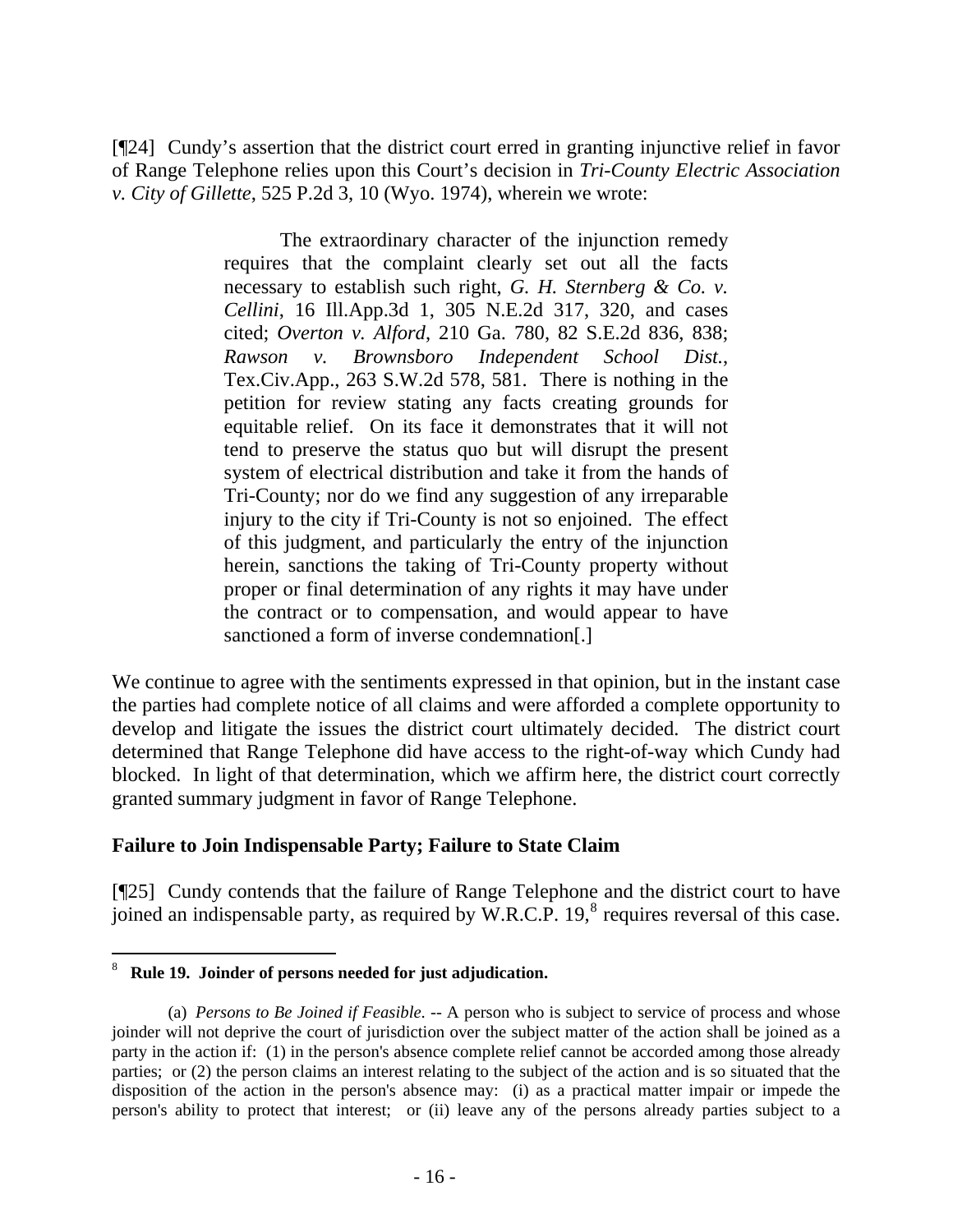He also contends that Range Telephone could not trace its claim to the right-of-way held by Sundance Community Television back to the record owner of legal title and, therefore, failed to state a claim upon which relief could be granted. W.R.C.P. 12(b)(6). Neither of these propositions is supported by cogent argument or pertinent authority, and we decline to consider them further. *But see Grove v. Pfister*, 2005 WY 51, 110 P.3d 275 (Wyo. 2005); and 7 Charles Alan Wright, Arthur R. Miller & Mary Kay Kane, *Federal Practice and Procedure*: Civil 3d § 1604 (2001 and 2005 Pocket Part).

#### **Failure to State Cause of Action**

[¶26] It is readily evident from what we have set out above that Range Telephone did state a cause of action upon which relief could be granted. W.R.C.P. 12(b)(6). Especially in view of what we have decided above, Cundy's argument in this regard is not supported by cogent argument or pertinent authority.

#### **CONCLUSION**

[¶27] The district court's order granting summary judgment in favor of Range Telephone is affirmed.

### **DISCUSSION**

#### **Case No. 04-220**

 $\overline{a}$ 

substantial risk of incurring double, multiple, or otherwise inconsistent obligations by reason of the claimed interest. If the person has not been so joined, the court shall order that the person be made a party. If the person should join as a plaintiff but refuses to do so, the person may be made a defendant, or, in a proper case, an involuntary plaintiff. If the joined party objects to venue and joinder of that party would render the venue of the action improper, that party shall be dismissed from the action.

 (b) *Determination by Court Whenever Joinder Not Feasible*. -- If a person as described in subdivisions  $(a)(1)$  and  $(a)(2)$  hereof cannot be made a party, the court shall determine whether in equity and good conscience the action should proceed among the parties before it, or should be dismissed, the absent person being thus regarded as indispensable. The factors to be considered by the court include:

(1) To what extent a judgment rendered in the person's absence might be prejudicial to the person or those already parties;

(2) The extent to which, by protective provisions in the judgment, by the shaping of relief, or other measures, the prejudice can be lessened or avoided;

(3) Whether a judgment rendered in the person's absence will be adequate;

 (4) Whether the plaintiff will have an adequate remedy if the action is dismissed for nonjoinder.

 (c) *Pleading Reasons for Nonjoinder*. -- A pleading asserting a claim for relief shall state the names, if known to the pleader, of any persons as described in subdivisions (a)(1) and (a)(2) hereof who are not joined, and the reasons why they are not joined.

(d) *Exception of Class Actions*. -- This rule is subject to the provisions of Rule 23.